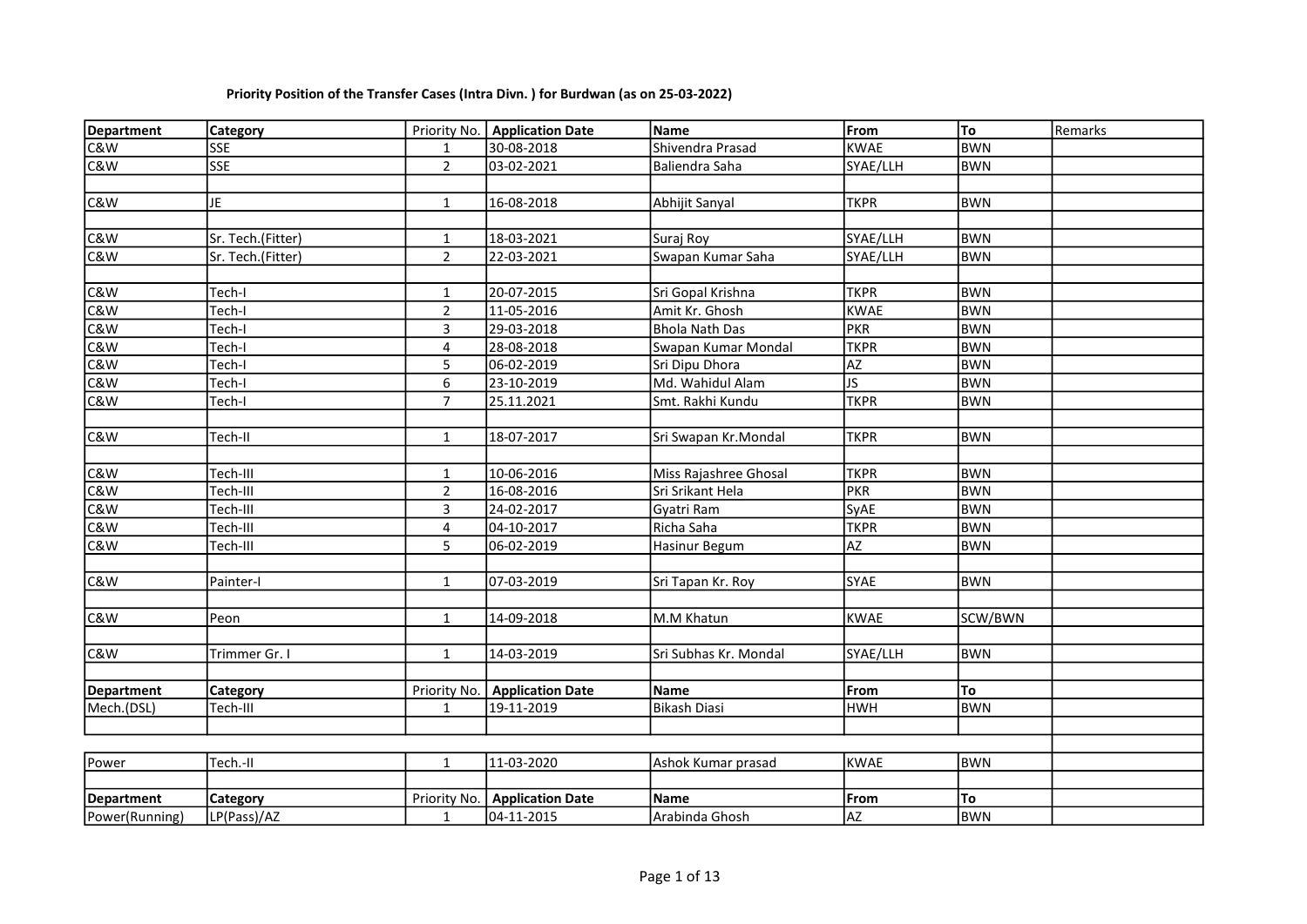| <b>Department</b> | Category      |                | Priority No.   Application Date | <b>Name</b>         | From        | To                | Remarks       |
|-------------------|---------------|----------------|---------------------------------|---------------------|-------------|-------------------|---------------|
| Power(Running)    | LP(Pass)/KWAE | 2              | 03-03-2016                      | Sourav Goswami      | <b>KWAE</b> | <b>BWN</b>        |               |
| Power(Running)    | LP(Pass)/KWAE | 3              | 03-03-2016                      | Swapan Kumar Koley  | <b>KWAE</b> | <b>BWN</b>        |               |
| Power(Running)    | LP(Pass)/AZ   | 4              | 23-08-2019                      | Mithun Rakshit      | AZ          | <b>BWN</b>        | Spouse Ground |
| Power(Running)    | LP(Pass)/RPH  | 5              | 05-12-2020                      | Bosen Hansda        | RPH         | <b>BWN</b>        |               |
| Power(Running)    | LP(Pass)/RPH  | 6              | 09-12-2020                      | Amardeep Tirkey     | RPH         | <b>BWN</b>        |               |
| Power(Running)    | LP(Pass)/RPH  | $\overline{7}$ | 09-12-2020                      | Bikramaditya Hansda | <b>RPH</b>  | <b>BWN</b>        |               |
| Power(Running)    | LP(Pass)/RPH  | 8              | 12-12-2020                      | Sukdip Saren        | RPH         | <b>BWN</b>        |               |
|                   |               |                |                                 |                     |             |                   |               |
| Power(Running)    | lсu           | 1              | 07-05-2014                      | Rajib Rakshit       | <b>AZ</b>   | <b>BWN</b>        |               |
| Power(Running)    | <b>CLI</b>    | $\overline{2}$ | 19-05-2014                      | Sk. Saidul Alam     | KWAE        | <b>BWN</b>        |               |
|                   |               |                |                                 |                     |             |                   |               |
| Power(Running)    | ALP(D)        | $\mathbf{1}$   | 26-02-2020                      | Mahes Chandra Maji  | <b>HWH</b>  | <b>BWN</b>        |               |
| Power(Running)    | ALP(D)        | $\overline{2}$ | 30-07-2020                      | Ashim Dey           | <b>HWH</b>  | <b>BWN</b>        |               |
| Power(Running)    | ALP(D)        | 3              | 30-07-2020                      | Pawan Kumar         | <b>RPH</b>  | <b>BWN</b>        |               |
| Power(Running)    | ALP(D)        | 4              | 30-07-2020                      | Avijit Maji         | <b>HWH</b>  | <b>BWN</b>        |               |
| Power(Running)    | ALP(D)        | 5              | 30-07-2020                      | Dhiraj Kumar Tanti  | <b>HWH</b>  | <b>BWN</b>        |               |
| Power(Running)    | ALP(D)        | 6              | 30-07-2020                      | <b>Milon Das</b>    | <b>RPH</b>  | <b>BWN</b>        |               |
| Power(Running)    | ALP(D)        | $\overline{7}$ | 30-07-2020                      | <b>Milon Das</b>    | RPH         | <b>BWN</b>        |               |
| Power(Running)    | ALP(D)        | 8              | 30-07-2020                      | Swarup Gayen        | RPH         | <b>BWN</b>        |               |
| Power(Running)    | ALP(D)        | 9              | 30-07-2020                      | Bhaskar Majumdar    | <b>RPH</b>  | <b>BWN</b>        |               |
| Power(Running)    | ALP(D)        | 10             | 30-07-2020                      | Premananda Mandal   | <b>RPH</b>  | <b>BWN</b>        |               |
| Power(Running)    | ALP(D)        | 11             | 30-07-2020                      | Virendra Pratap Raw | <b>RPH</b>  | <b>BWN</b>        |               |
|                   |               |                |                                 |                     |             |                   |               |
|                   |               |                |                                 |                     |             |                   |               |
| Power             | LP (Goods)    | $\mathbf{1}$   | 27-09-2015                      | Santosh Kumar-II    | LPGoods/RPH | SSE(Loco)/BW      |               |
| Power             | LP (Goods)    | $\overline{2}$ | 27-09-2015                      | Firoz Alam          | LPGoods/RPH | SSE(Loco)/BW      |               |
| Power             | LP (Goods)    | 3              | 27-09-2015                      | Munna Prasad        | LPGoods/RPH | SSE(Loco)/BW      |               |
| Power             | LP (Goods)    | $\overline{4}$ | 27-09-2015                      | S.B. Kumar          | LPGoods/RPH | SSE(Loco)/BW<br>N |               |
| Power             | LP (Goods)    | 5              | 27-09-2015                      | Uma Sankar          | LPGoods/RPH | SSE(Loco)/BW<br>и |               |
| Power             | LP (Goods)    | 6              | 27-09-2015                      | Rajeev Kumar        | LPGoods/RPH | SSE(Loco)/BW      |               |
| Power             | LP (Goods)    | $\overline{7}$ | 27-09-2015                      | Rakesh Ranjan       | LPGoods/RPH | SSE(Loco)/BW<br>N |               |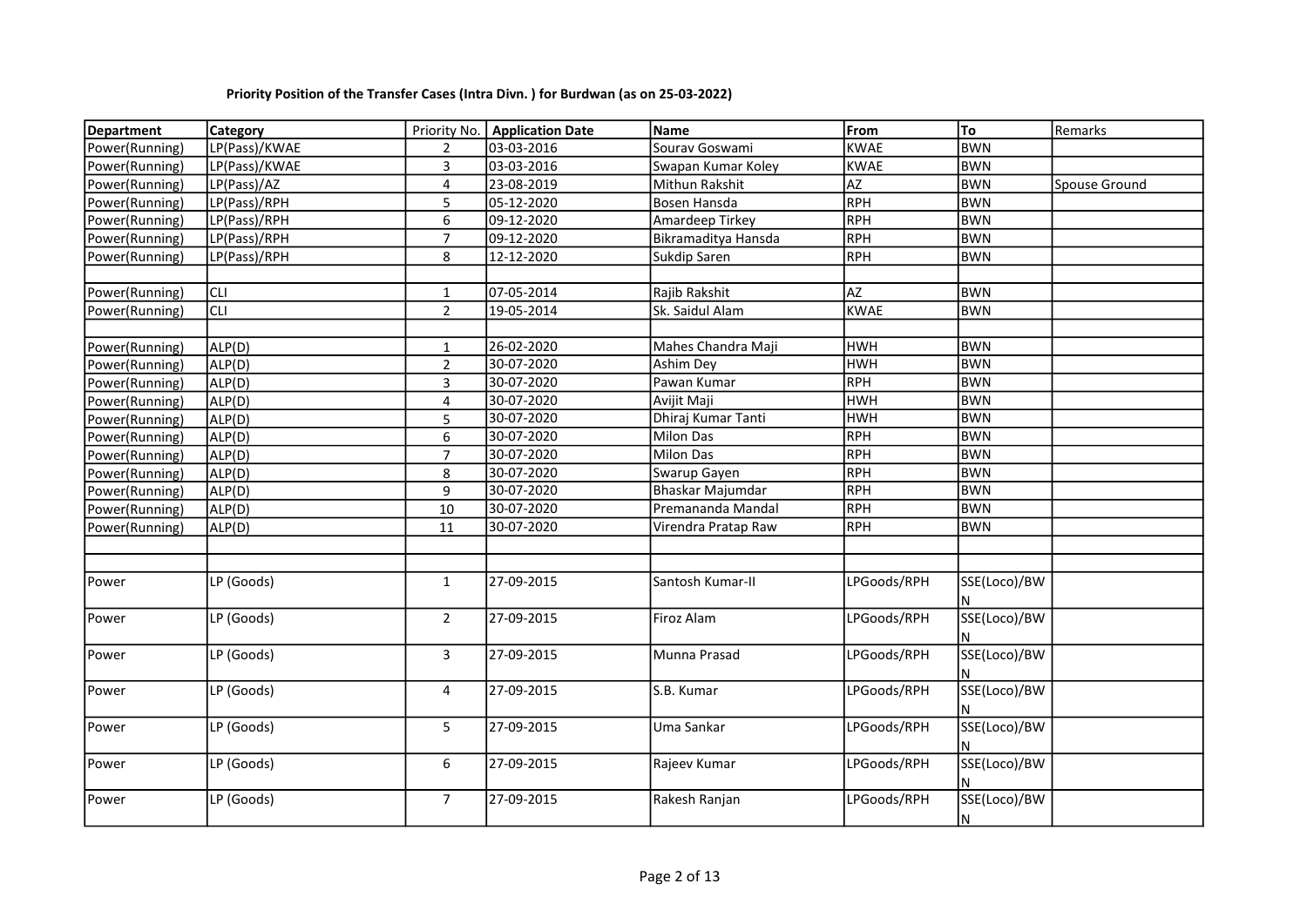| <b>Department</b> | <b>Category</b> | Priority No. | <b>Application Date</b> | Name                    | From        | To                | Remarks |
|-------------------|-----------------|--------------|-------------------------|-------------------------|-------------|-------------------|---------|
| Power             | LP (Goods)      | 8            | 20-01-2016              | Rajesh Kumar-I          | LPGoods/RPH | SSE(Loco)/BW      |         |
| Power             | LP (Goods)      | 9            | 20-01-2016              | Shatrudhan Kumar        | LPGoods/RPH | SSE(Loco)/BW      |         |
| Power             | LP (Goods)      | 10           | 20-01-2016              | Tufail Hussain          | LPGoods/RPH | SSE(Loco)/BW      |         |
| Power             | LP (Goods)      | 11           | 08-02-2016              | Tarkeshwar Prasad       | LPGoods/RPH | SSE(Loco)/BW      |         |
| Power             | LP (Goods)      | 12           | 09-02-2016              | M. K. Pandit            | LPGoods/RPH | SSE(Loco)/BW      |         |
| Power             | LP (Goods)      | 13           | 18-02-2016              | Ranjeet Kumar-I         | LPGoods/RPH | SSE(Loco)/BW      |         |
| Power             | LP (Goods)      | 14           | 28-02-2016              | Rajee Kumar             | LPGoods/RPH | SSE(Loco)/BW      |         |
| Power             | LP (Goods)      | 15           | 28-08-2016              | Vinod Kumar             | LPGoods/RPH | SSE(Loco)/BW      |         |
| Power             | LP (Goods)      | 16           | 28-02-2016              | Rajeev Anand            | LPGoods/RPH | SSE(Loco)/BW      |         |
| Power             | LP (Goods)      | 17           | 28-02-2016              | R.K. Verma              | LPGoods/RPH | SSE(Loco)/BW      |         |
| Power             | LP (Goods)      | 18           | 28-02-2016              | <b>Ishwar Dayal</b>     | LPGoods/RPH | SSE(Loco)/BW      |         |
| Power             | LP (Goods)      | 19           | 13-03-2016              | Amit Kumar              | LPGoods/RPH | SSE(Loco)/BW      |         |
| Power             | LP (Goods)      | 20           | 13-03-2016              | Bijendra Kumar          | LPGoods/RPH | SSE(Loco)/BW      |         |
| Power             | LP (Goods)      | 21           | 13-03-2016              | M.B. Rajak              | LPGoods/RPH | SSE(Loco)/BW      |         |
| Power             | LP (Goods)      | 22           | 31-05-2016              | <b>Bhartendu Shekar</b> | LPGoods/RPH | SSE(Loco)/BW      |         |
| Power             | LP (Goods)      | 23           | 31-05-2016              | Ranjeet Malik           | LPGoods/RPH | SSE(Loco)/BW      |         |
| Power             | LP (Goods)      | 24           | 31-05-2016              | Pradeep Kumar           | LPGoods/RPH | SSE(Loco)/BW      |         |
| Power             | LP (Goods)      | 25           | 22-09-2016              | Manoranjan Kr. Singh    | LPGoods/RPH | SSE(Loco)/BW<br>N |         |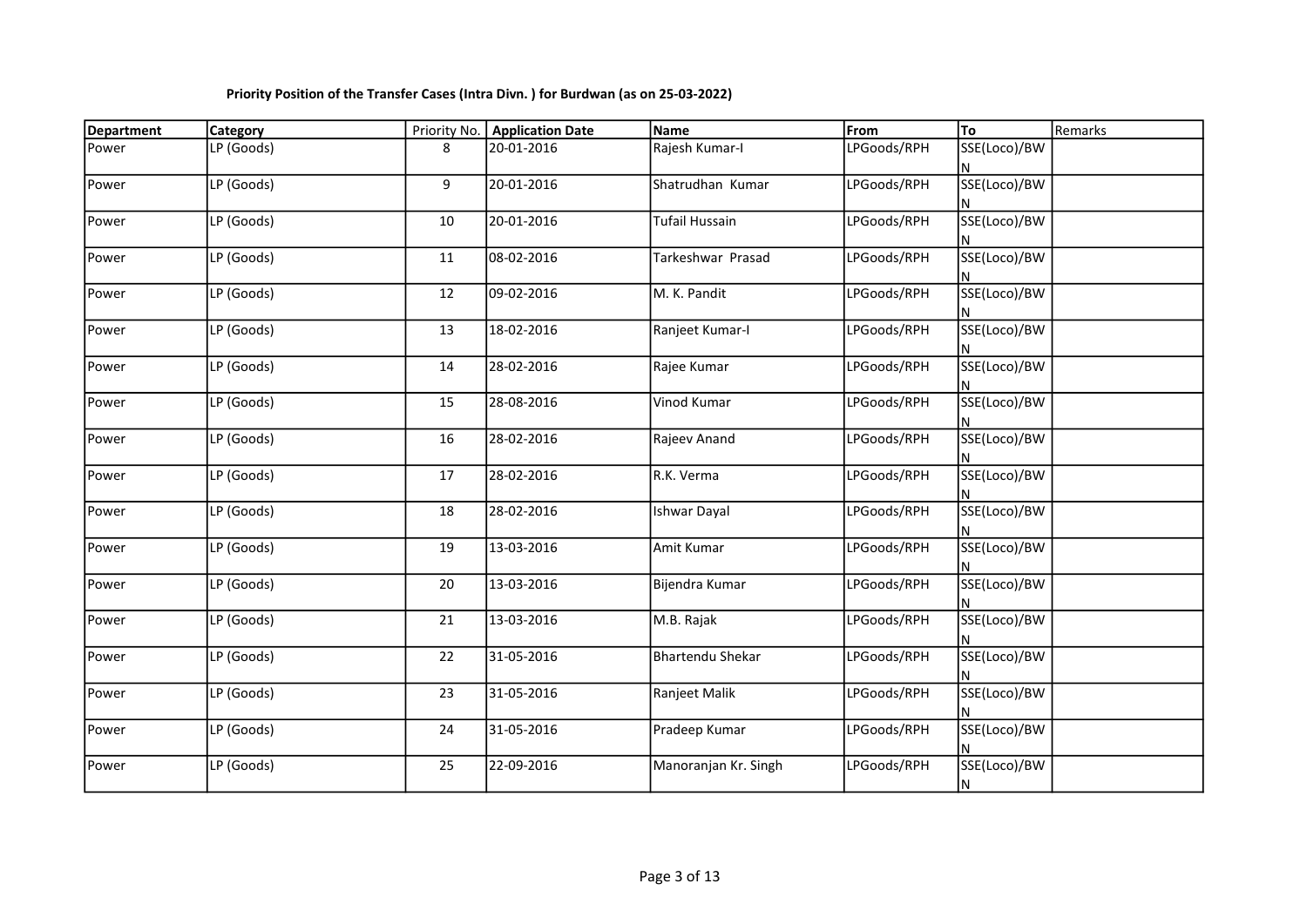| <b>Department</b> | <b>Category</b>   | Priority No.   | <b>Application Date</b>                           | Name                     | From        | To                | Remarks |
|-------------------|-------------------|----------------|---------------------------------------------------|--------------------------|-------------|-------------------|---------|
| Power             | LP (Goods)        | 26             | 22-09-2016                                        | Shankar Kumar            | LPGoods/RPH | SSE(Loco)/BW      |         |
| Power             | LP (Goods)        | 27             | 18-02-2017                                        | Sudip Guin               | LPGoods/RPH | SSE(Loco)/BW      |         |
| Power             | LP (Goods)        | 28             | 18-02-2017                                        | Ujjal Paul               | LPGoods/RPH | SSE(Loco)/BW<br>N |         |
| Power             | LP (Goods)        | 29             | 12-10-2017                                        | Ravi Kumar Ranjan        | LPGoods/RPH | SSE(Loco)/BW<br>N |         |
| Power             | LP (Goods)        | 30             | 12-10-2017                                        | Birendra Kumar           | LPGoods/RPH | SSE(Loco)/BW<br>N |         |
| Power             | LP (Goods)        | 31             | 12-10-2017                                        | Neeraj Kumar             | LPGoods/RPH | SSE(Loco)/BW<br>N |         |
| Power             | LP (Goods)        | 32             | 12-10-2017                                        | Raja Sahab Sharma        | LPGoods/RPH | SSE(Loco)/BW      |         |
| Power             | LP (Goods)        | 33             | 18-10-2017                                        | Paramesh Panna           | LPGoods/RPH | SSE(Loco)/BW<br>N |         |
|                   |                   |                |                                                   |                          |             |                   |         |
| <b>Department</b> | Category          | Priority No.   | <b>Application Date</b>                           | <b>Name</b>              | From        | To                |         |
| Engg.             | Trackman-IV       | $\mathbf{1}$   | 25.10.2018                                        | Debkanan Bagdi           | BWN/W       | <b>BWN/E</b>      |         |
|                   |                   |                |                                                   |                          |             |                   |         |
| Engg.             | TM-IV (Trollyman) | $\mathbf{1}$   | 05.03.2018                                        | Surendra singh Yadav     | BWN(E)      | AEN/BWN           |         |
| Engg.             | TM-IV (Trollyman) | $\overline{2}$ | 30.04.2018                                        | Awadhesh Goala           | BWN/E       | AEN/BWN           |         |
|                   |                   |                |                                                   |                          |             |                   |         |
| <b>Department</b> | <b>Category</b>   | Priority No.   | <b>Application Date</b>                           | Name                     | From        | To                |         |
| Comml.            | <b>ECRC</b>       | $\mathbf{1}$   | 28-02-2017                                        | Sanjit Kr/ Prasad        | SALE        | <b>BWN</b>        |         |
| Comml.            | <b>ECRC</b>       | $\overline{2}$ | 07-06-2017                                        | <b>Arvind Kumar</b>      | <b>AZ</b>   | <b>BWN to HWH</b> |         |
|                   |                   |                |                                                   |                          |             |                   |         |
| Comml.            | CBC               | $\mathbf{1}$   | 4-3-2013, 24-01-14, 29-04- Anil Kumar Singh<br>16 |                          | <b>BOI</b>  | <b>BWN Parcel</b> |         |
| Comml.            | CBC               | $\overline{2}$ | $27 - 05 - 15$                                    | Dilip Kr.Kirtania        | <b>MDSE</b> | BWN(NG)           |         |
| Comml.            | CBC               | 3              | 28-06-11                                          | Sew Shankar Singh        | <b>GKH</b>  | <b>BWN</b>        |         |
|                   |                   |                | $11 - 1 - 2013$<br>$30 - 05 - 13,05$              |                          |             |                   |         |
| Comml.            | CBC               | 4              | 04-17                                             | Rajesh Kumar Manwani     | MUG         | <b>BWN</b>        |         |
| Comml.            | CBC               | 5              | 05-10-13                                          | Rabindranath Singh Yadav | <b>ADST</b> | <b>BWN</b>        |         |
| Comml.            | CBC               | 6              | 31-01-14-12-5-16                                  | Himangsu Choudhury       | <b>BWN</b>  | CGC/BWN           |         |
| Comml.            | CEC               | $\overline{7}$ | 11-09-15                                          | Supriya Das              | <b>KWAE</b> | <b>BWN</b> area   |         |
| Comml.            | CBC               | 8              | 08-07-16                                          | Rajnath Prasad           | PDA         | <b>BWN</b>        |         |
| Comml.            | CBC               | 9              | 14-08-16                                          | Tapas Kumar Das          | <b>BHP</b>  | <b>BWN</b>        |         |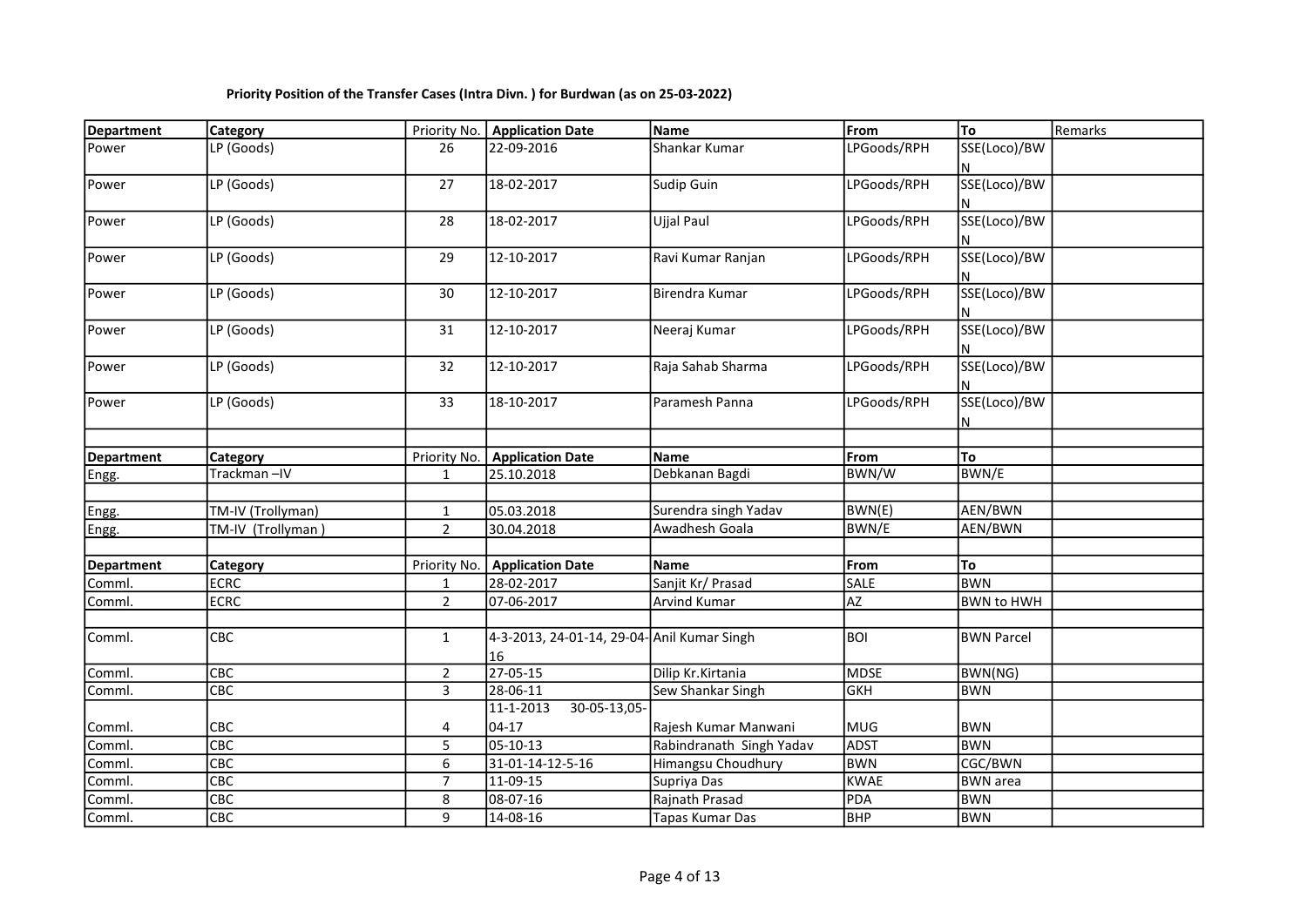| Department | <b>Category</b>         |                | Priority No.   Application Date | Name                   | From        | To                   | Remarks |
|------------|-------------------------|----------------|---------------------------------|------------------------|-------------|----------------------|---------|
| Comml.     | $\overline{\text{CBC}}$ | 10             | $26 - 06 - 17$                  | Himangsu Choudhury     | BWN         | GSS/BWN              |         |
|            |                         |                |                                 |                        |             | <b>BWN(Parcel)</b>   |         |
|            |                         |                |                                 |                        |             | or HWH               |         |
| Comml.     | CBC                     | 11             | 17-08-17                        | lArvind Kumar Poddar   | GKH         | (Parcel)             |         |
| Comml.     | CBC                     | 12             | 06-12-17                        | Sk.Abdul Kader         | GRP         | <b>BWN</b>           |         |
|            |                         |                |                                 |                        |             | <b>BWN</b>           |         |
| Comml.     | CBC                     | 13             | 25-01-17                        | Arvind Kumar Poddar    | GKH         | PCL/Goods            |         |
| Comml.     | CBC                     |                |                                 |                        | AZ          | PCL BWN or           |         |
|            |                         | 14             |                                 | Sajal Sanyal           |             | <b>GOODS at PKR</b>  |         |
|            |                         |                |                                 |                        |             |                      |         |
|            |                         |                |                                 |                        |             |                      |         |
| Comml.     | <b>CTI</b>              | 1              | 18-01-2017                      | Jai Prakash kumar      | <b>KWAE</b> | <b>BWN</b>           |         |
| Comml.     | <b>CTI</b>              | $\overline{2}$ | 22-06-2017                      | Aswini Kumar           | PKR         | <b>BWN</b>           |         |
|            |                         |                |                                 |                        |             |                      |         |
|            |                         |                |                                 |                        |             | <b>BWN, PKR, RPH</b> |         |
| Comml.     | TI(C)                   | $\mathbf{1}$   | 01-09-15                        | Manoj kumar Harijan    | AZ.         | ,SNT                 |         |
|            |                         |                |                                 |                        |             |                      |         |
| Comml.     | Hd.TE                   | $\mathbf{1}$   | 20-06-2017                      | Ashvini Kumar          | Pakur       | <b>BWN</b>           |         |
|            |                         |                |                                 |                        |             |                      |         |
| Comml.     | Sr. TE                  | $\mathbf{1}$   | 17-01-2019                      | Jay Prakash Kumar      | <b>KWAE</b> | <b>BWN</b>           |         |
|            |                         |                |                                 |                        |             |                      |         |
| Comml.     | <b>BS</b>               | $\mathbf{1}$   | 19-02-15                        | Prafulla Chandra Singh | <b>BWN</b>  | <b>BWN Parcel</b>    |         |
|            |                         |                |                                 |                        |             | HWH/BWN              |         |
| Comml.     | <b>CS</b>               | $\overline{2}$ | 04-05-17                        | Dilip Kumar Das        | <b>GKH</b>  | Pcl.                 |         |
|            |                         |                |                                 |                        |             |                      |         |
| Comml.     | Sr.BC                   | $\mathbf{1}$   | 01-06-16                        | Ajay Kr. Thakur        | MRR         | <b>BWN</b>           |         |
| Comml.     | Sr.BC                   | $\overline{2}$ | 12-01-18                        | Unesh Kumar Rana       | <b>SALE</b> | <b>BWN</b>           |         |
| Comml.     | Sr.BC                   | 3              | 20-04-12 & 04-08-12             | Subrata Shaw           | <b>TAK</b>  | <b>BWN</b>           |         |
|            |                         |                |                                 |                        |             | BWN, BHP,            |         |
| Comml.     | Sr.BC                   | 4              | 02-09-15                        | Rajesh Kumar           | SOAE        | <b>DKAE</b>          |         |
| Comml.     | Sr.BC                   | 5              | 11/12/2014,07-10-2017           | Anuj Kumar Jha         | нін         | <b>BWN, BDC to</b>   |         |
|            |                         |                |                                 |                        |             | <b>HWH</b>           |         |
| Comml.     | Sr.BC                   | 6              | 13/02/2014,22-12-2017           | Basudev Samanta        | <b>NBAE</b> | <b>BWN</b>           |         |
|            |                         |                |                                 |                        |             |                      |         |
|            |                         |                |                                 |                        |             |                      |         |
| Comml.     | TE                      | $\mathbf{1}$   | 18-01-17                        | Jai Prakash kumar      | <b>KWAE</b> | <b>BWN</b>           |         |
| Comml.     | TΕ                      | $\overline{2}$ | 20-06-17                        | Aswini Kumar           | PKR         | <b>BWN</b>           |         |
| Comml.     | TE                      | $\mathbf{3}$   | 20-12-19                        | <b>Biju Pandit</b>     | RPH         | <b>BWN</b>           |         |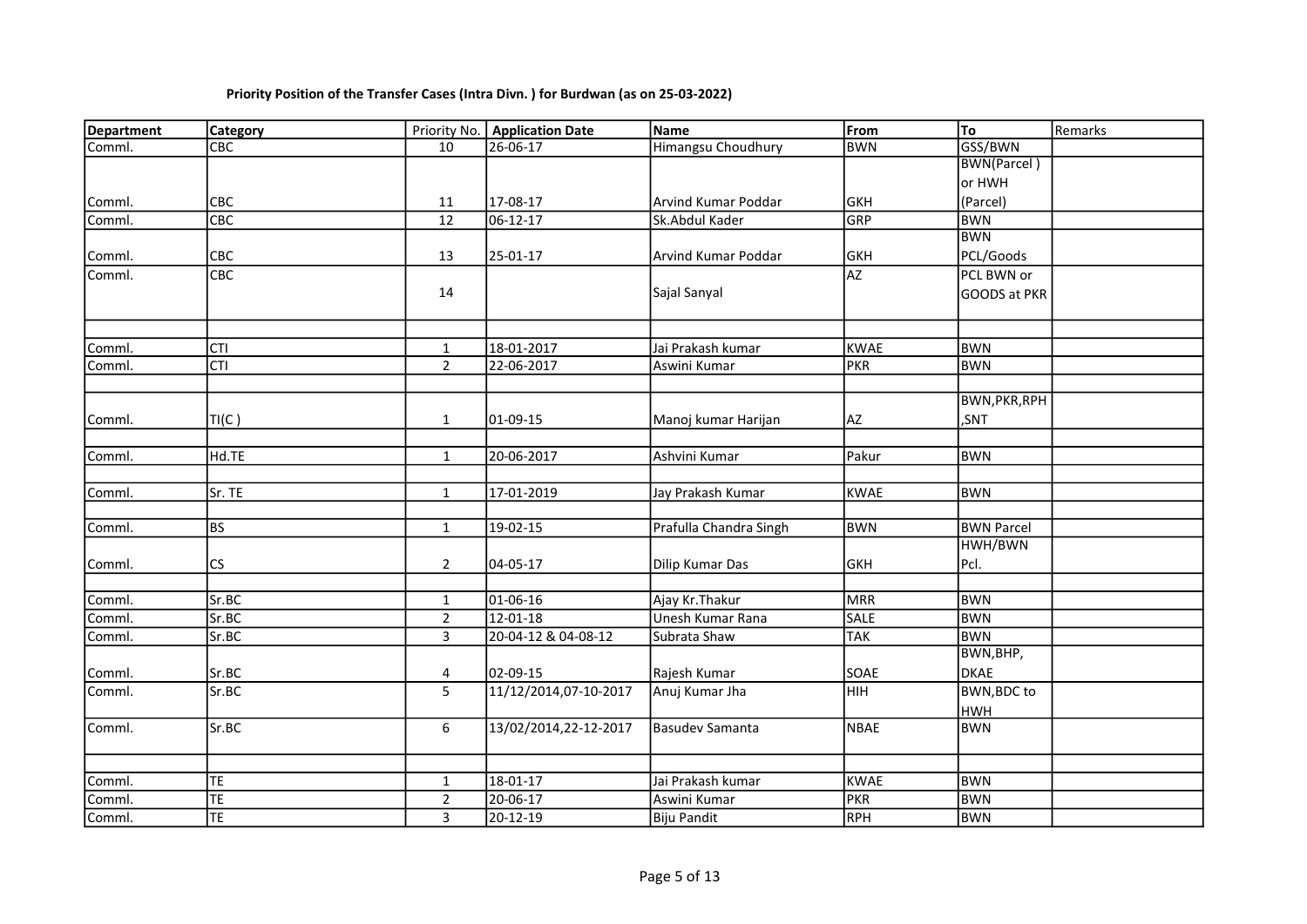| Department        | <b>Category</b>        |                | Priority No.   Application Date | Name                        | From          | To              | Remarks |
|-------------------|------------------------|----------------|---------------------------------|-----------------------------|---------------|-----------------|---------|
| Comml.            | TЕ                     | 4              | 10-03-20                        | Tapas Dan                   | <b>NDAE</b>   | <b>BWN</b>      |         |
| Comml.            | TE.                    | 5              | 04-11-20                        | Srikanta Bhowmick           | RPH           | <b>BWN</b>      |         |
| Comml.            | $\overline{\text{TE}}$ | 6              | 06-09-21                        | Sujoy Halder                | BHP           | <b>BWN</b>      |         |
| Commercial        | <b>TE</b>              | $\overline{7}$ | 08-11-2021                      | Utam Kumar Choudhari        | <b>BOLPUR</b> | <b>BWN</b>      |         |
| Comml.            | ABC                    | $\mathbf{1}$   | 14-10-14                        | Nilima Murmu                | <b>JRAE</b>   | <b>BWN</b>      |         |
| Comml.            | <b>ABC</b>             | $\overline{2}$ | 14-06-16                        | Mintu Kumar Kataria         | BGRA          | <b>BWN</b>      |         |
| Comml.            | <b>ABC</b>             | 3              | 10-04-17                        | Raj Kumar Gorai             | <b>ACLE</b>   | <b>BWN</b>      |         |
| Comml.            | <b>ABC</b>             | 4              | 12-07-17                        | Ranjeet Goutam              | MYM           | <b>BWN, PKR</b> |         |
| Comml.            | <b>ABC</b>             | $\overline{5}$ | 26-08-13                        | Bapi Mandi                  | <b>NSF</b>    | Sr.BC/BWN       |         |
| Department        | <b>Category</b>        | Priority No.   | <b>Application Date</b>         | Name                        | From          | To              |         |
| <b>I</b> TRD      | Tech-III               | $\mathbf{1}$   | 29.08.16                        | Kalawati Bansfore           | SSE/TRD/RPH   | SSE/TRD         |         |
|                   |                        |                |                                 |                             |               | /BWN            |         |
| <b>TRD</b>        | Tech-III               | $\overline{2}$ | 02.01.17                        | Manik Singha Roy            | SSE/TRD/RPH   | SSE/TRD<br>/BWN |         |
|                   |                        |                |                                 |                             |               |                 |         |
| <b>TRD</b>        | JE.                    | $\mathbf{1}$   | 15-06-2018                      | Sanjoy Halder               | SSE/TRD/PKR   | SSE/TRD/BWN     |         |
|                   |                        |                |                                 |                             |               |                 |         |
| <b>Department</b> | Category               |                | Priority No.   Application Date | <b>Name</b>                 | From          | To              |         |
| <b>TRS-OP</b>     | LPP                    | 1              | 12.01.2022                      | <b>Irfan Ahmed</b>          | <b>HWH</b>    | <b>BWN</b>      |         |
| <b>TRS-OP</b>     | LPP                    | $\overline{2}$ | 18.02.2022                      | Ashish Kumar Pal            | <b>HWH</b>    | <b>BWN</b>      |         |
|                   |                        |                |                                 |                             |               |                 |         |
| <b>TRS-OP</b>     | LPS-I                  | $\mathbf{1}$   | 26-10-2018                      | <b>Atabul Haque Mallick</b> | <b>HWH</b>    | <b>BWN</b>      |         |
|                   |                        |                |                                 | Alok Kumar                  | <b>HWH</b>    | <b>BWN</b>      |         |
| TRS-OP            | LPS-II                 | $\mathbf{1}$   | 13-06-2018                      |                             | <b>HWH</b>    | <b>BWN</b>      |         |
| TRS-OP            | LPS-II                 | $\overline{2}$ | 13-06-2018                      | Anand Kr. Mishra            | RPH           | <b>BWN</b>      |         |
| TRS-OP            | LPS-II                 | 3              | 13-07-2018                      | Tribhuwan Kumar             | RPH           | <b>BWN</b>      |         |
| TRS-OP            | LPS-II                 | 4              | 13-07-2018                      | Ajeet Kumar                 | RPH           | <b>BWN</b>      |         |
| <b>TRS-OP</b>     | LPS-II                 | 5              | 13-07-2018                      | Rajeev Kumar Verma          |               |                 |         |
| <b>TRS-OP</b>     | LPS-II                 | 6              | 13-07-2018                      | Pankaj Kumar                | <b>HWH</b>    | <b>BWN</b>      |         |
| TRS-OP            | LPS-II                 | $\overline{7}$ | 20-08-2018                      | Rajkumar Yadav              | <b>HWH</b>    | <b>BWN</b>      |         |
| <b>TRS-OP</b>     | LPS-II                 | 8              | 20-08-2018                      | Pavitra Nandy               | <b>HWH</b>    | <b>BWN</b>      |         |
| TRS-OP            | LPS-II                 | 9              | 10-10-2018                      | Rajesh Kumar                | RPH           | <b>BWN</b>      |         |
| <b>TRS-OP</b>     | LPS-II                 | 10             | 07-11-2018                      | Ravi Kumar Ujala            | <b>HWH</b>    | <b>BWN</b>      |         |
| <b>TRS-OP</b>     | LPS-II                 | 11             | 11-03-2019                      | Jawahar Lal                 | RPH           | <b>BWN</b>      |         |
| TRS-OP            | LPS-II                 | 12             | 11-03-2019                      | Ranjit Thakur               | <b>HWH</b>    | <b>BWN</b>      |         |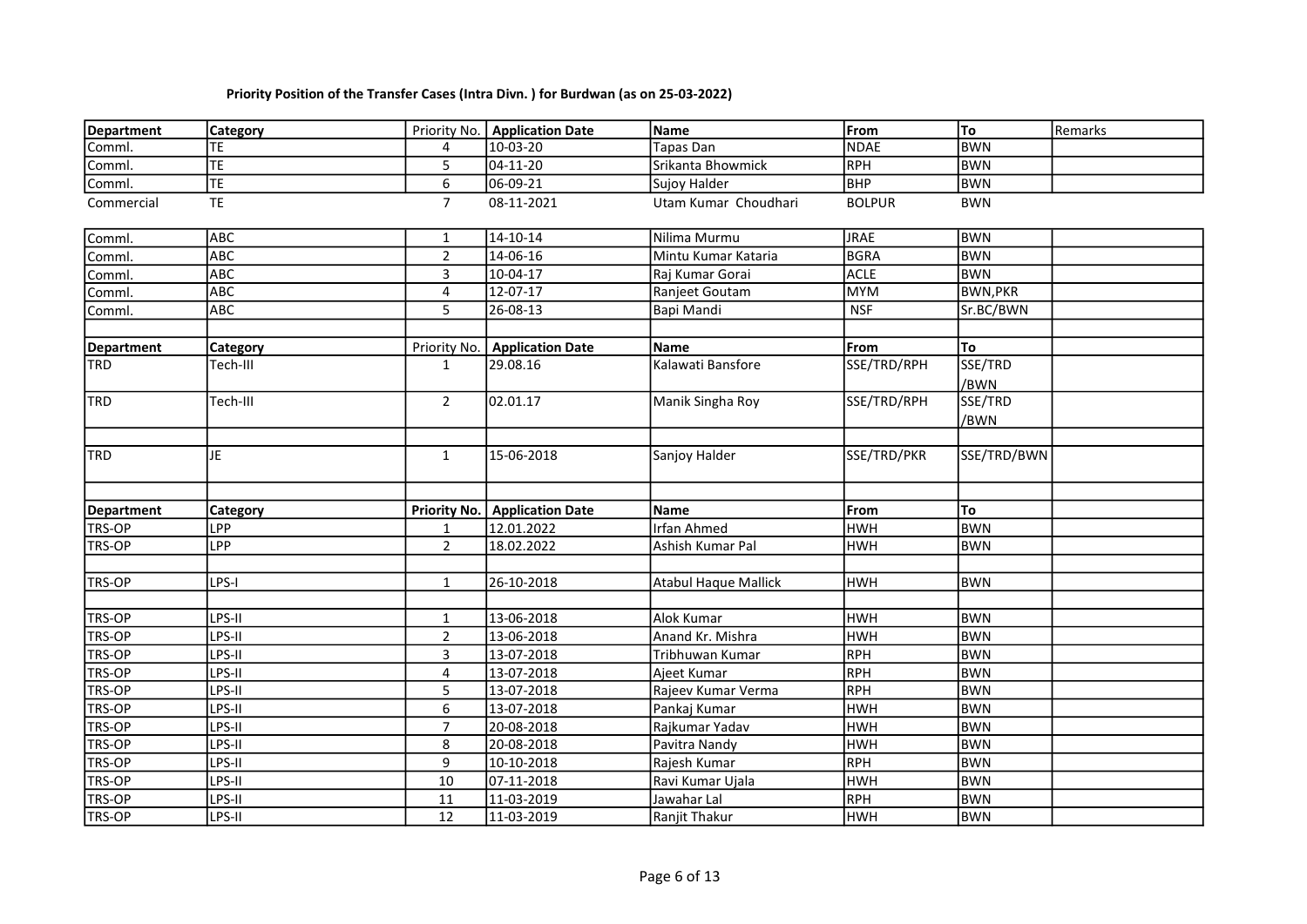| Department    | Category   |                | Priority No.   Application Date | <b>Name</b>           | <b>From</b>     | To         | Remarks |
|---------------|------------|----------------|---------------------------------|-----------------------|-----------------|------------|---------|
| TRS-OP        | LPS-II     | 13             | 11-03-2019                      | Ranjit Kumar          | <b>HWH</b>      | <b>BWN</b> |         |
| TRS-OP        | LPS-II     | 14             | 29-03-2019                      | Pabitra Nandi         | <b>HWH</b>      | <b>BWN</b> |         |
| TRS-OP        | LPS-II     | 15             | 08-05-2019                      | Alok Kumar            | <b>HWH</b>      | <b>BWN</b> |         |
| TRS-OP        | LPS-II     | 16             | 06-06-2019                      | Harishankar Lal       | RPH             | <b>BWN</b> |         |
| TRS-OP        | LPS-II     | 17             | 10-07-2019                      | <b>Gautam Mondal</b>  | <b>HWH</b>      | <b>BWN</b> |         |
| <b>TRS-OP</b> | LPS-II     | 18             | 19-07-2019                      | Prem Nandan Kumar     | <b>AZ</b>       | <b>BWN</b> |         |
| <b>TRS-OP</b> | LPS-II     | 19             | 13-08-2019                      | Sanjeet Kumar         | $\overline{AZ}$ | <b>BWN</b> |         |
| <b>TRS-OP</b> | LPS-II     | 20             | 30-08-2019                      | Bimalendu Saha        | <b>KWAE</b>     | <b>BWN</b> |         |
| TRS-OP        | LPS-II     | 21             | 12-02-2020                      | Rahul Kumar Gupta     | <b>HWH</b>      | <b>BWN</b> |         |
| TRS-OP        | LPS-II     | 22             | 19-10-2020                      | Abhay Kumar           | <b>AZ</b>       | <b>BWN</b> |         |
| TRS-OP        | LPS-II     | 23             | 04-12-2020                      | D.K. Tudu             | <b>AZ</b>       | <b>BWN</b> |         |
| TRS-OP        | LPS-II     | 24             | 23-12-2020                      | Utpal Das             | <b>HWH</b>      | <b>BWN</b> |         |
|               |            |                |                                 |                       |                 |            |         |
| TRS-OP        | <b>CLI</b> | $\mathbf{1}$   | 14-01-2020                      | Sanjeevan Kumar       | RPH             | <b>BWN</b> |         |
| TRS-OP        | <b>CLI</b> | $\overline{2}$ | 16-06-2020                      | Brajesh Kumar Sinha   | AZ              | <b>BWN</b> |         |
| TRS-OP        | <b>CLI</b> | 3              | 04-11-2020                      | Surjendu Mukhopadhyay | RPH             | <b>BWN</b> |         |
|               |            |                |                                 |                       |                 |            |         |
| <b>TRS-OP</b> | ALP(E)     | $\mathbf{1}$   | 28-12-2020                      | SabyasachiMondal      | RPH             | <b>BWN</b> |         |
| TRS-OP        | ALP(E)     | $\overline{2}$ | 28-12-2020                      | Souman Roy            | RPH             | <b>BWN</b> |         |
| TRS-OP        | ALP(E)     | 3              | 25-01-2021                      | AvijitBhattacharjee   | RPH             | <b>BWN</b> |         |
| TRS-OP        | ALP(E)     | 4              | 25-01-2021                      | NitishkumarChoudhary  | RPH             | <b>BWN</b> |         |
| TRS-OP        | ALP(E)     | 5              | 26-01-2021                      | Tapas Malik           | RPH             | <b>BWN</b> |         |
| TRS-OP        | ALP(E)     | 6              | 04-02-2021                      | SuddhodanMandal       | RPH             | <b>BWN</b> |         |
| TRS-OP        | ALP(E)     | $\overline{7}$ | 25-02-2021                      | RakeshSardar          | PKR             | <b>BWN</b> |         |
| TRS-OP        | ALP(E)     | 8              | 25-02-2021                      | Rishav Das Adhikari   | RPH             | <b>BWN</b> |         |
| TRS-OP        | ALP(E)     | 9              | 25-02-2021                      | RupamHalder           | RPH             | <b>BWN</b> |         |
| TRS-OP        | ALP(E)     | 10             | 18-03-2021                      | Ajit Kumar Sharma     | RPH             | <b>BWN</b> |         |
| TRS-OP        | ALP(E)     | 11             | 19-04-2021                      | Anik Sharma           | RPH             | <b>BWN</b> |         |
| <b>TRS-OP</b> | ALP(E)     | 12             | 05.05.2021                      | Abhijit Mandal        | RPH             | <b>BWN</b> |         |
| TRS-OP        | ALP(E)     | 13             | 05.05.2021                      | Munib Kr. Sharma      | PKR             | <b>BWN</b> |         |
| <b>TRS-OP</b> | ALP(E)     | 14             | 13.05.2021                      | Snehasish Mondal      | PKR             | <b>BWN</b> |         |
| TRS-OP        | ALP(E)     | 15             | 13.05.2021                      | <b>Binay Paul</b>     | PKR             | <b>BWN</b> |         |
| TRS-OP        | ALP(E)     | 16             | 13.05.2021                      | Nepal Malo            | PKR             | <b>BWN</b> |         |
| TRS-OP        | ALP(E)     | 17             | 13.05.2021                      | Wasim Azad Mondal     | PKR             | <b>BWN</b> |         |
| TRS-OP        | ALP(E)     | 18             | 13.05.2021                      | Kundan Kr. Prasad     | PKR             | <b>BWN</b> |         |
| TRS-OP        | ALP(E)     | 19             | 13.05.2021                      | Rajdip Roy Chowdhury  | RPH             | <b>BWN</b> |         |
| TRS-OP        | ALP(E)     | 20             | 13.05.2021                      | Rakesh Mallik         | PKR             | <b>BWN</b> |         |
| TRS-OP        | ALP(E)     | 21             | 31.05.2021                      | Jishnu Thakur         | RPH             | <b>BWN</b> |         |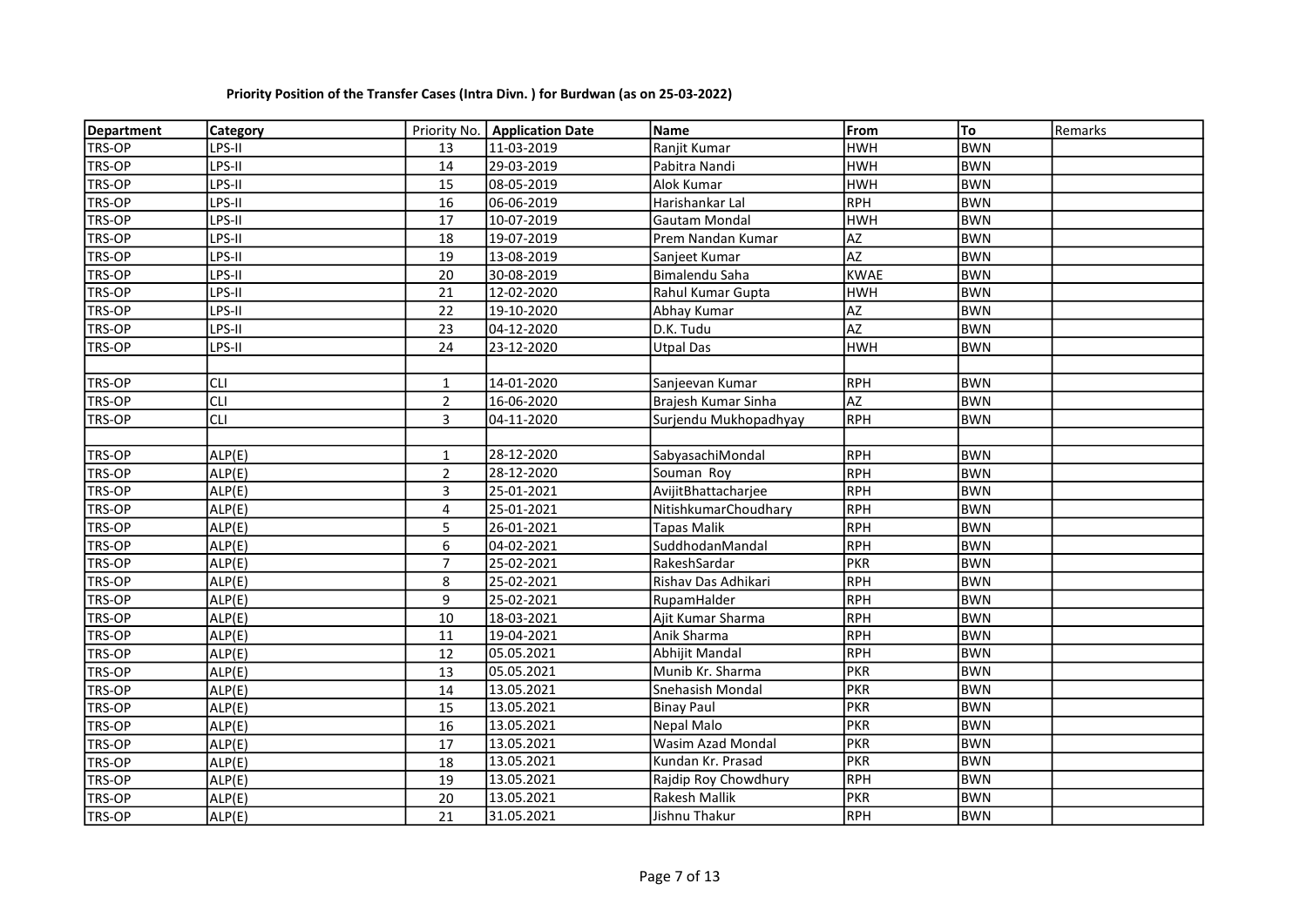| <b>Department</b> | <b>Category</b> |    | Priority No.   Application Date | Name                    | From       | To         | Remarks              |
|-------------------|-----------------|----|---------------------------------|-------------------------|------------|------------|----------------------|
| TRS-OP            | ALP(E)          | 22 | 31.05.2021                      | Sourav Ghosh            | <b>RPH</b> | <b>BWN</b> |                      |
| TRS-OP            | ALP(E)          | 23 | 31.05.2021                      | Pradipta Roy            | RPH        | <b>BWN</b> |                      |
| TRS-OP            | ALP(E)          | 24 | 31.05.2021                      | Parabir Das             | <b>RPH</b> | <b>BWN</b> |                      |
| TRS-OP            | ALP(E)          | 25 | 02.06.2021                      | <b>Guru Vishal</b>      | RPH        | <b>BWN</b> |                      |
| <b>TRS-OP</b>     | ALP(E)          | 26 | 02.06.2021                      | Ritesh Kumar            | <b>RPH</b> | <b>BWN</b> |                      |
| TRS-OP            | ALP(E)          | 27 | 02.06.2021                      | Vishal Upadhyay         | <b>RPH</b> | <b>BWN</b> |                      |
| TRS-OP            | ALP(E)          | 28 | 02.06.2021                      | Sujata Ash              | <b>RPH</b> | <b>BWN</b> |                      |
| TRS-OP            | ALP(E)          | 29 | 02.06.2021                      | Apurba Sarkar           | <b>RPH</b> | <b>BWN</b> |                      |
| TRS-OP            | ALP(E)          | 30 | 02.06.2021                      | Aneek Biswas            | <b>RPH</b> | <b>BWN</b> |                      |
| TRS-OP            | ALP(E)          | 31 | 02.06.2021                      | Tarak Paul              | RPH        | <b>BWN</b> |                      |
| TRS-OP            | ALP(E)          | 32 | 02.06.2021                      | Arijit Biswas           | <b>RPH</b> | <b>BWN</b> |                      |
| TRS-OP            | ALP(E)          | 33 | 02.06.2021                      | Bibakananda Biswas      | <b>RPH</b> | <b>BWN</b> |                      |
| TRS-OP            | ALP(E)          | 34 | 02.06.2021                      | Arindam Dhali           | <b>RPH</b> | <b>BWN</b> |                      |
| TRS-OP            | ALP(E)          | 35 | 02.06.2021                      | Dhananjoy Prasad        | <b>RPH</b> | <b>BWN</b> |                      |
| TRS-OP            | ALP(E)          | 36 | 02.06.2021                      | Sudhir Debnath          | <b>RPH</b> | <b>BWN</b> |                      |
| <b>TRS-OP</b>     | ALP(E)          | 37 | 02.06.2021                      | <b>Bishundeo Prasad</b> | <b>RPH</b> | <b>BWN</b> |                      |
| TRS-OP            | ALP(E)          | 38 | 02.06.2021                      | <b>Sudip Biswas</b>     | <b>PKR</b> | <b>BWN</b> |                      |
| TRS-OP            | ALP(E)          | 39 | 02.06.2021                      | Anshuman Prasad         | <b>RPH</b> | <b>BWN</b> |                      |
| TRS-OP            | ALP(E)          | 40 | 02.06.2021                      | Pramod Kr. Mahato       | <b>RPH</b> | <b>BWN</b> |                      |
| TRS-OP            | ALP(E)          | 41 | 02.06.2021                      | Ashish Gupta            | <b>RPH</b> | <b>BWN</b> |                      |
| TRS-OP            | ALP(E)          | 42 | 02.06.2021                      | Aliva Mallik            | <b>RPH</b> | <b>BWN</b> |                      |
| TRS-OP            | ALP(E)          | 43 | 09.06.2021                      | <b>Sudip Pramanick</b>  | <b>PKR</b> | <b>BWN</b> |                      |
| TRS-OP            | ALP(E)          | 44 | 09.06.2021                      | Anup Kr. Mondal         | <b>PKR</b> | <b>BWN</b> |                      |
| TRS-OP            | ALP(E)          | 45 | 09.06.2021                      | Vikash Sharma           | <b>PKR</b> | <b>BWN</b> |                      |
| TRS-OP            | ALP(E)          | 46 | 09.06.2021                      | Neeraj Kumar            | <b>PKR</b> | <b>BWN</b> |                      |
| TRS-OP            | ALP(E)          | 47 | 09.06.2021                      | Kaushik Biswas          | <b>PKR</b> | <b>BWN</b> |                      |
| TRS-OP            | ALP(E)          | 48 | 09.06.2021                      | Rak Kr. Barman          | <b>PKR</b> | <b>BWN</b> |                      |
| TRS-OP            | ALP(E)          | 49 | 09.06.2021                      | Ramen Sen               | <b>PKR</b> | <b>BWN</b> |                      |
| TRS-OP            | ALP(E)          | 50 | 09.06.2021                      | Akaluya Sahani          | <b>PKR</b> | <b>BWN</b> |                      |
| TRS-OP            | ALP(E)          | 51 | 09.06.2021                      | Surya Nanda Hembram     | PKR        | <b>BWN</b> |                      |
| TRS-OP            | ALP(E)          | 52 | 09.06.2021                      | Kalyan Ray              | <b>PKR</b> | <b>BWN</b> |                      |
| TRS-OP            | ALP(E)          | 53 | 09.06.2021                      | Suvankar Poddar         | <b>PKR</b> | <b>BWN</b> |                      |
| TRS-OP            | ALP(E)          | 54 | 09.06.2021                      | Pran Krishna Das        | <b>PKR</b> | <b>BWN</b> |                      |
| TRS-OP            | ALP(E)          | 55 | 09.06.2021                      | Sudipta Dinda           | <b>PKR</b> | <b>BWN</b> |                      |
| TRS-OP            | ALP(E)          | 56 | 09.06.2021                      | Amit Paul               | <b>PKR</b> | <b>BWN</b> | <b>Spouse Ground</b> |
| TRS-OP            | ALP(E)          | 57 | 09.06.2021                      | Soumesh Chakraborty     | <b>RPH</b> | <b>BWN</b> |                      |
| TRS-OP            | ALP(E)          | 58 | 09.06.2021                      | Tanmoy Sen              | <b>RPH</b> | <b>BWN</b> |                      |
| <b>TRS-OP</b>     | ALP(E)          | 59 | 09.06.2021                      | Debabroto Paul          | <b>RPH</b> | <b>BWN</b> |                      |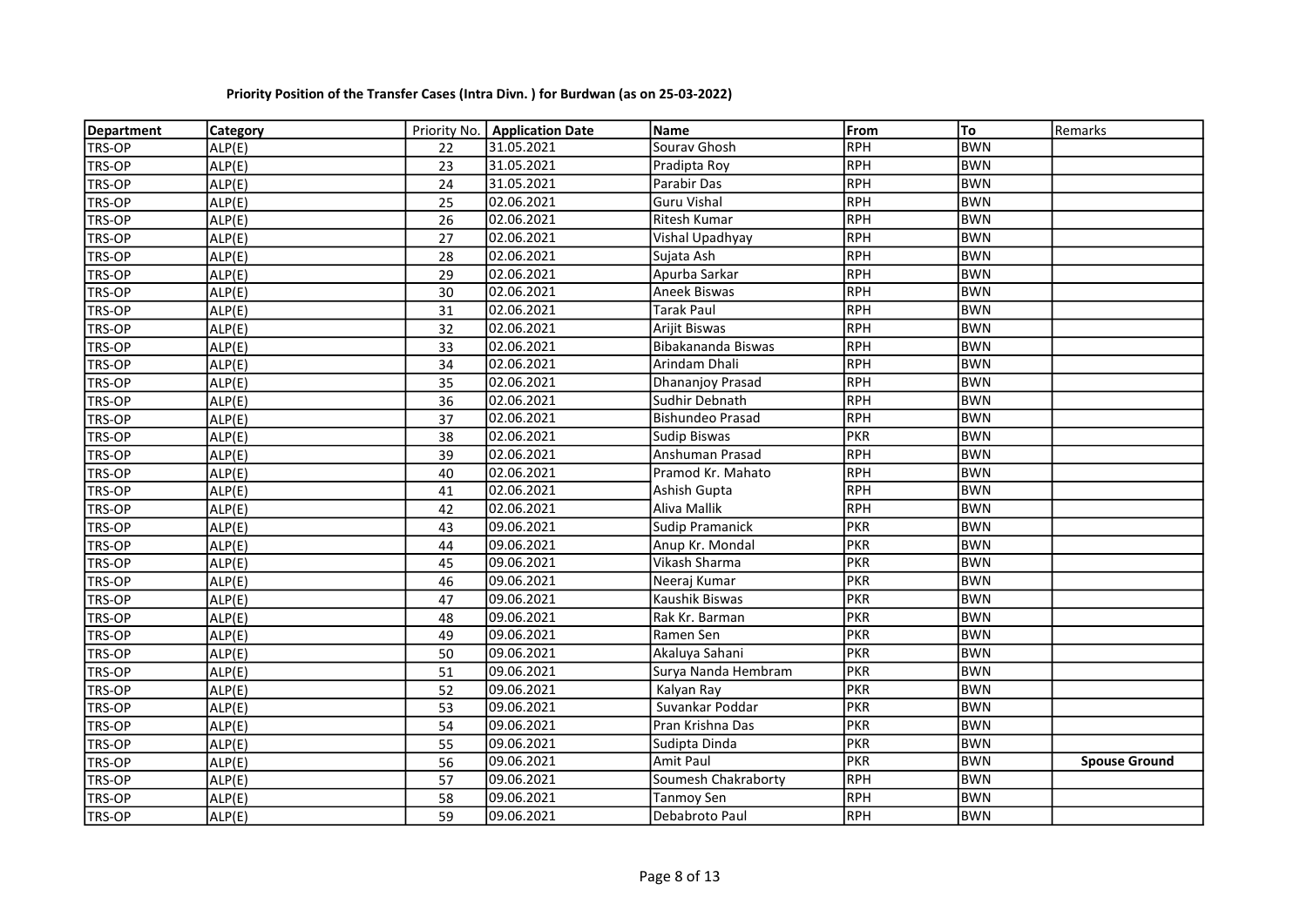| <b>Department</b> | <b>Category</b> |    | Priority No.   Application Date | Name                   | From       | To         | Remarks |
|-------------------|-----------------|----|---------------------------------|------------------------|------------|------------|---------|
| TRS-OP            | ALP(E)          | 60 | 09.06.2021                      | Somnath Samanta        | RPH        | <b>BWN</b> |         |
| TRS-OP            | ALP(E)          | 61 | 09.07.2021                      | Vivekananda Thakur     | <b>PKR</b> | <b>BWN</b> |         |
| TRS-OP            | ALP(E)          | 62 | 09.07.2021                      | Partho Malakar         | <b>RPH</b> | <b>BWN</b> |         |
| TRS-OP            | ALP(E)          | 63 | 13.07.2021                      | Soumyendu Aash         | RPH        | <b>BWN</b> |         |
| TRS-OP            | ALP(E)          | 64 | 13.07.2021                      | Pijush Paul            | <b>RPH</b> | <b>BWN</b> |         |
| <b>TRS-OP</b>     | ALP(E)          | 65 | 24.07.2021                      | Arghya Sadhukhan       | <b>RPH</b> | <b>BWN</b> |         |
| TRS-OP            | ALP(E)          | 66 | 24.07.2021                      | <b>Liton Mondal</b>    | <b>RPH</b> | <b>BWN</b> |         |
| TRS-OP            | ALP(E)          | 67 | 24.07.2021                      | Supryo Mondal          | <b>RPH</b> | <b>BWN</b> |         |
| <b>TRS-OP</b>     | ALP(E)          | 68 | 31.08.2021                      | Souvik Roy             | <b>RPH</b> | <b>BWN</b> |         |
| TRS-OP            | ALP(E)          | 69 | 31.08.2021                      | Debiyoti Koner         | RPH        | <b>BWN</b> |         |
| TRS-OP            | ALP(E)          | 70 | 31.08.2021                      | Bapan Bera             | RPH        | <b>BWN</b> |         |
| TRS-OP            | ALP(E)          | 71 | 14.09.2021                      | Debkumar Mondal        | <b>RPH</b> | <b>BWN</b> |         |
| TRS-OP            | ALP(E)          | 72 | 14.09.2021                      | Kalyanshis Sadhu       | RPH        | <b>BWN</b> |         |
| <b>TRS-OP</b>     | ALP(E)          | 73 | 14.09.2021                      | Debdeep Nath           | <b>PKR</b> | <b>BWN</b> |         |
| TRS-OP            | ALP(E)          | 74 | 14.09.2021                      | Naveen Narayan         | <b>RPH</b> | <b>BWN</b> |         |
| TRS-OP            | ALP(E)          | 75 | 26.10.2021                      | Subham Kr. Singh       | <b>RPH</b> | <b>BWN</b> |         |
| <b>TRS-OP</b>     | ALP(E)          | 76 | 26.10.2021                      | Sandip Shaw            | <b>RPH</b> | <b>BWN</b> |         |
| TRS-OP            | ALP(E)          | 77 | 26.10.2021                      | Anit Chakraborty       | <b>RPH</b> | <b>BWN</b> |         |
| TRS-OP            | ALP(E)          | 78 | 08.11.2021                      | Swswata Das            | <b>RPH</b> | <b>BWN</b> |         |
| TRS-OP            | ALP(E)          | 79 | 08.11.2021                      | Vikash Kumar           | <b>RPH</b> | <b>BWN</b> |         |
| TRS-OP            | ALP(E)          | 80 | 08.11.2021                      | Sanjay Lucas Mullick   | <b>RPH</b> | <b>BWN</b> |         |
| TRS-OP            | ALP(E)          | 81 | 08.12.2021                      | Hasina Mamtaj          | RPH        | <b>BWN</b> |         |
| TRS-OP            | ALP(E)          | 82 | 08.12.2021                      | Saumendra Nath Maiti   | RPH        | <b>BWN</b> |         |
| TRS-OP            | ALP(E)          | 83 | 08.12.2021                      | <b>Tanmay Sarkar</b>   | RPH        | <b>BWN</b> |         |
| TRS-OP            | ALP(E)          | 84 | 08.12.2021                      | Partha Mandal          | RPH        | <b>BWN</b> |         |
| <b>TRS-OP</b>     | ALP(E)          | 85 | 08.12.2021                      | Krishna Ch. Adhikary   | <b>RPH</b> | <b>BWN</b> |         |
| <b>TRS-OP</b>     | ALP(E)          | 86 | 08.12.2021                      | Ashim Baran Mondal     | RPH        | <b>BWN</b> |         |
| <b>TRS-OP</b>     | ALP(E)          | 87 | 08.12.2021                      | Sudip Kr. Mandal       | <b>RPH</b> | <b>BWN</b> |         |
| <b>TRS-OP</b>     | ALP(E)          | 88 | 15.12.2021                      | Sourav Chakraborty     | <b>RPH</b> | <b>BWN</b> |         |
| TRS-OP            | ALP(E)          | 89 | 21.12.2021                      | Trinoy Karmakar        | <b>PKR</b> | <b>BWN</b> |         |
| TRS-OP            | ALP(E)          | 90 | 05.01.2022                      | Sayan Ganguly          | <b>RPH</b> | <b>BWN</b> |         |
| <b>TRS-OP</b>     | ALP(E)          | 91 | 10.02.2022                      | Anjani Kumar           | RPH        | <b>BWN</b> |         |
| TRS-OP            | ALP(E)          | 92 | 10.02.2022                      | Sourabhyl Mondal       | RPH        | <b>BWN</b> |         |
| TRS-OP            | ALP(E)          | 93 | 10.02.2022                      | Amal Hansda            | RPH        | <b>BWN</b> |         |
| TRS-OP            | ALP(E)          | 94 | 10.02.2022                      | Abir Mondal            | <b>RPH</b> | <b>BWN</b> |         |
| TRS-OP            | ALP(E)          | 95 | 15.02.2022                      | Shuvendu Pal           | <b>RPH</b> | <b>BWN</b> |         |
| TRS-OP            | ALP(E)          | 96 | 07.03.2022                      | Mriganka Sekhar Mondal | <b>RPH</b> | <b>BWN</b> |         |
| <b>TRS-OP</b>     | ALP(E)          | 97 | 07.03.2022                      | Probir Nandi           | <b>RPH</b> | <b>BWN</b> |         |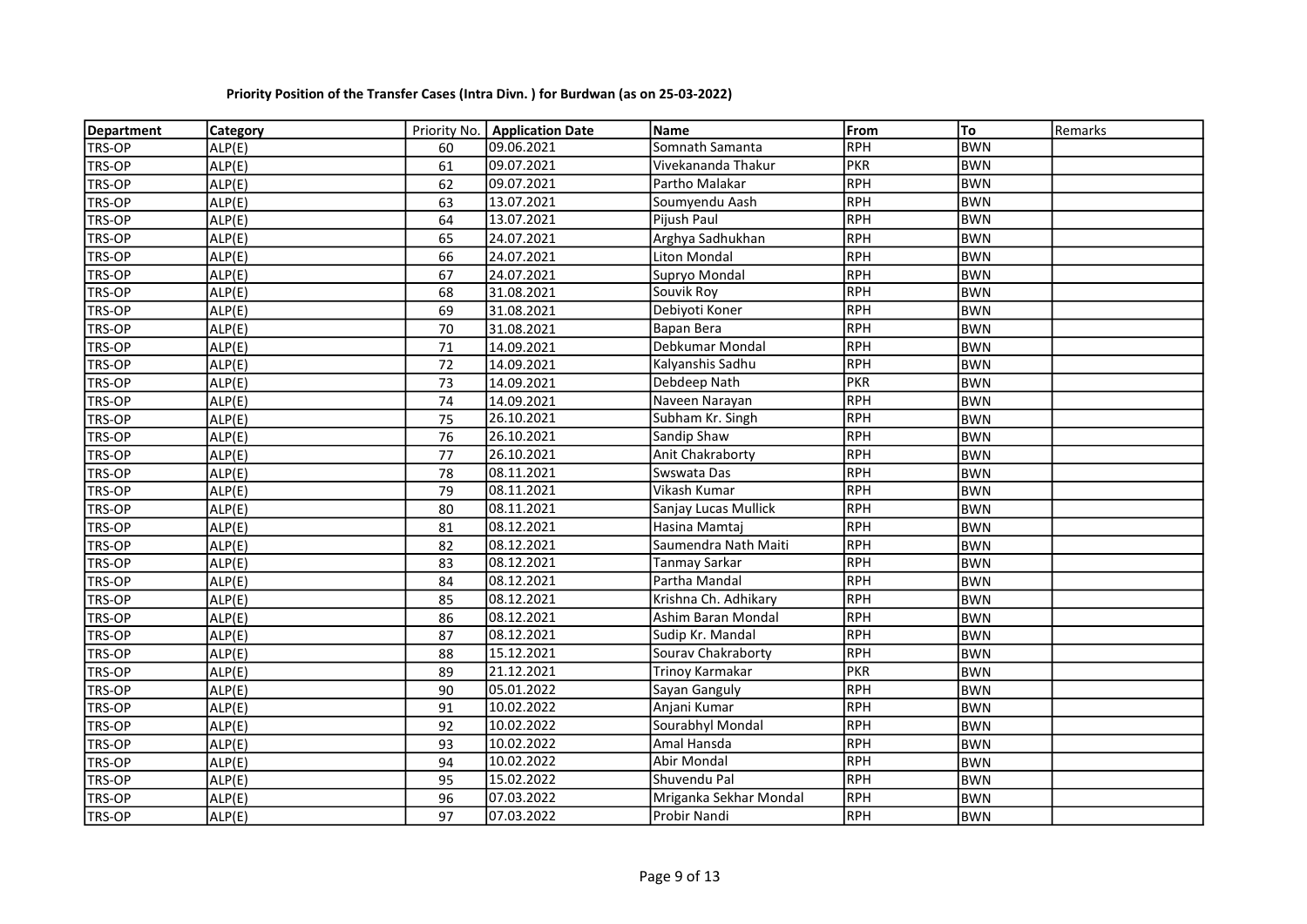| Department    | <b>Category</b> |                     | Priority No.   Application Date | <b>Name</b>        | lFrom      | To         | Remarks        |
|---------------|-----------------|---------------------|---------------------------------|--------------------|------------|------------|----------------|
| TRS-OP        | ALP(E)          | 98                  | 07.03.2022                      | Rajarshi Ghosh     | RPH        | <b>BWN</b> |                |
| TRS-OP        | ALP(E)          | 99                  | 07.03.2022                      | Sourav Saha        | RPH        | <b>BWN</b> |                |
| TRS-OP        | ALP(E)          | 100                 | 07.03.2022                      | Supryo Das         | RPH        | BWN        |                |
| <b>TRS-OP</b> | ALP(E)          | 101                 | 07.03.2022                      | Angshuman De       | <b>RPH</b> | <b>BWN</b> |                |
| TRS-OP        | ALP(E)          | 102                 | 07.03.2022                      | Sanat Chandra      | RPH        | <b>BWN</b> |                |
| TRS-OP        | ALP(E)          | 103                 | 07.03.2022                      | Priyanka Nandi     | <b>RPH</b> | <b>BWN</b> |                |
| <b>TRS-OP</b> | ALP(E)          | 104                 | 07.03.2022                      | Sukho Ranjan Dey   | <b>RPH</b> | <b>BWN</b> |                |
| <b>TRS-OP</b> | ALP(E)          | 105                 | 07.03.2022                      | Subrata Das        | <b>RPH</b> | <b>BWN</b> |                |
| TRS-OP        | ALP(E)          | 106                 | 07.03.2022                      | <b>Tonmoy Bera</b> | <b>RPH</b> | <b>BWN</b> |                |
| TRS-OP        | ALP(E)          | 107                 | 07.03.2022                      | Md. Ashimuddin     | <b>RPH</b> | <b>BWN</b> |                |
|               |                 |                     |                                 |                    |            |            |                |
|               |                 |                     |                                 |                    |            |            |                |
| TRS-OP        | LPG(E)/RPH      | 1                   | 19-06-2020                      | Mantush Kumar      | <b>RPH</b> | <b>BWN</b> |                |
| TRS-OP        | LPG(E)/RPH      | $\mathbf 2$         | 19-06-2020                      | Mahesh Kumar       | <b>RPH</b> | <b>BWN</b> |                |
| <b>TRS-OP</b> | LPG(E)/RPH      | 3                   | 19-06-2020                      | Anand Kumar mishra | <b>RPH</b> | <b>BWN</b> |                |
| TRS-OP        | LPG(E)/RPH      | 4                   | 19-06-2020                      | Joydebkundu        | <b>RPH</b> | <b>BWN</b> |                |
| <b>TRS-OP</b> | LPG(E)/RPH      | 5                   | 19-06-2020                      | Sanjay kumar       | <b>RPH</b> | <b>BWN</b> |                |
| TRS-OP        | LPG(E)/RPH      | 6                   | 19-06-2020                      | <b>Bipin Kumar</b> | <b>RPH</b> | <b>BWN</b> |                |
| <b>TRS-OP</b> | LPG(E)/RPH      | $\overline{7}$      | 19-06-2020                      | Sandip Kumar       | <b>RPH</b> | <b>BWN</b> |                |
| TRS-OP        | LPG(E)/RPH      | 8                   | 19-06-2020                      | Dipankarsarkar     | <b>RPH</b> | <b>BWN</b> |                |
| TRS-OP        | LPG(E)/RPH      | 9                   | 19-06-2020                      | Arindam Banerjee   | <b>RPH</b> | <b>BWN</b> |                |
| TRS-OP        | LPG(E)/RPH      | $10\,$              | 02-09-2020                      | Sujitkumar         | <b>PKR</b> | <b>BWN</b> |                |
| TRS-OP        | LPG(E)/RPH      | 11                  | 02-09-2020                      | Niraj Kumar        | <b>PKR</b> | <b>BWN</b> |                |
| TRS-OP        | LPG(E)/RPH      | 12                  | 02-09-2020                      | Raushan Kumar      | <b>PKR</b> | <b>BWN</b> |                |
| TRS-OP        | LPG(E)/RPH      | 13                  | 02-09-2020                      | Pankaj Kumar       | <b>PKR</b> | <b>BWN</b> |                |
| TRS-OP        | LPG(E)/RPH      | 14                  | 02-09-2020                      | Ranjit Kumar       | <b>PKR</b> | <b>BWN</b> |                |
| TRS-OP        | LPG(E)/RPH      | 15                  | 02-09-2020                      | R.K. Ujala         | <b>PKR</b> | <b>BWN</b> |                |
| TRS-OP        | LPG(E)/RPH      | 16                  | 10-03-2020                      | Suman Kumar        | <b>PKR</b> | <b>BWN</b> |                |
| <b>TRS-OP</b> | LPG(E)/RPH      | 17                  | 02-09-2020                      | Rajesh Kumar       | <b>PKR</b> | <b>BWN</b> |                |
| <b>TRS-OP</b> | LPG(E)/RPH      | 18                  | 02-09-2020                      | T.K. Mandol        | <b>PKR</b> | <b>BWN</b> |                |
| TRS-OP        | LPG(E)/RPH      | 19                  | 02-09-2020                      | Ranjeet Thakur     | <b>PKR</b> | <b>BWN</b> |                |
|               |                 |                     |                                 |                    |            |            |                |
| Department    | Category        | <b>Priority No.</b> | <b>Application Date</b>         | <b>Name</b>        | From       | To         | <b>Remarks</b> |
| Mech. Power   | ALP(Dsl)        | 1                   | 26-02-2020                      | Mahes Chandra Maji | <b>RPH</b> | <b>BWN</b> |                |
| Mech. Power   | ALP(Dsl)        | $\overline{2}$      | 30-07-2020                      | Ashim Dey          | <b>HWH</b> | <b>BWN</b> |                |
| Mech. Power   | ALP(Dsl)        | 3                   | 30-07-2020                      | Pawan Kumar        | <b>RPH</b> | <b>BWN</b> |                |
| Mech. Power   | ALP(Dsl)        | 4                   | 30-07-2020                      | Avijit Maji        | <b>HWH</b> | <b>BWN</b> |                |
| Mech. Power   | ALP(Dsl)        | 5                   | 30-07-2020                      | Dhiraj Kumar Tanti | <b>HWH</b> | <b>BWN</b> |                |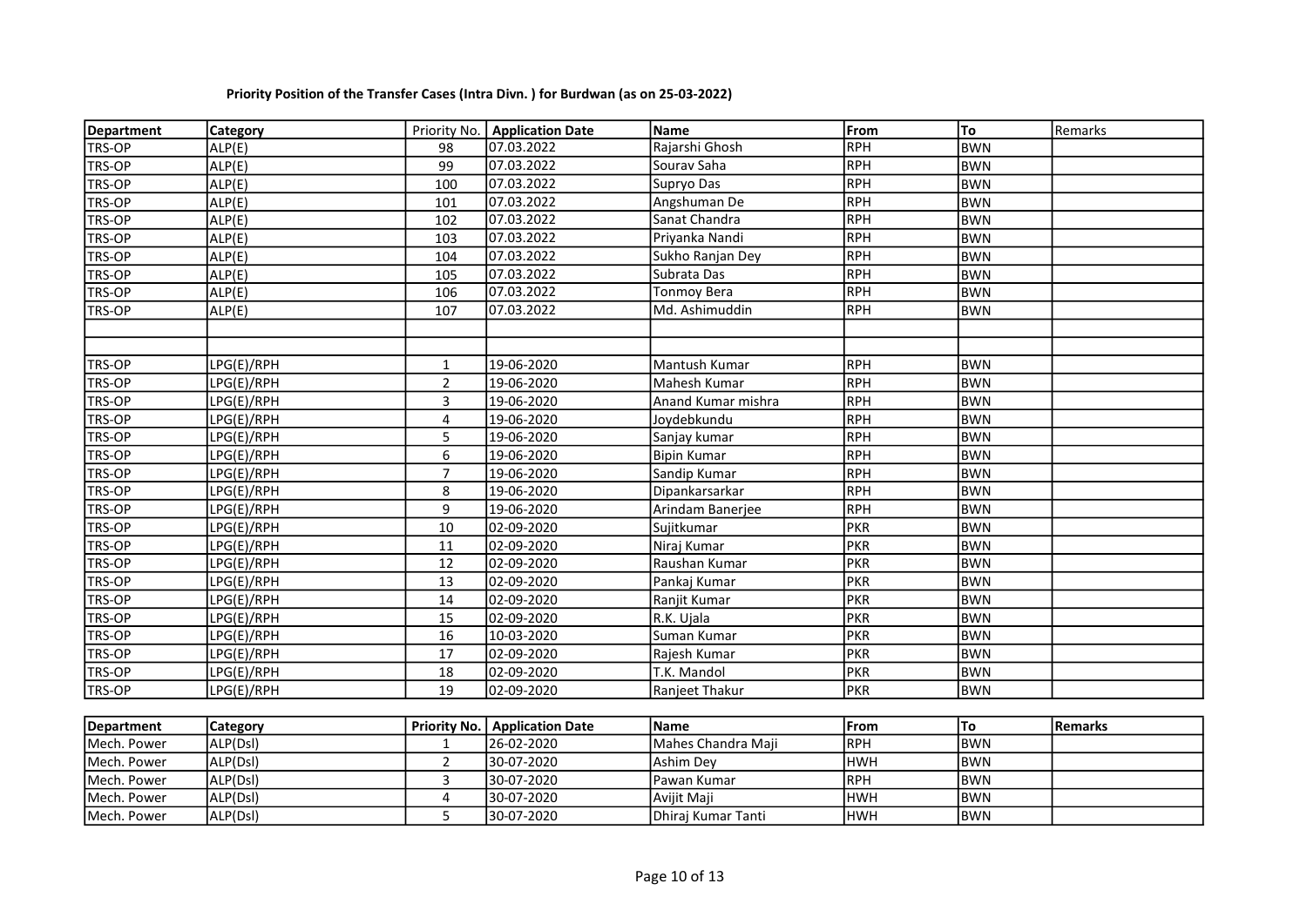| Department  | Category |                | Priority No.   Application Date | Name                  | <b>IFrom</b> | To         | Remarks                       |
|-------------|----------|----------------|---------------------------------|-----------------------|--------------|------------|-------------------------------|
| Mech. Power | ALP(Dsl) | 6              | 30-07-2020                      | <b>Milon Das</b>      | RPH          | <b>BWN</b> |                               |
| Mech. Power | ALP(Dsl) | $\overline{7}$ | 30-07-2020                      | Amitava Banerjee      | RPH          | <b>BWN</b> |                               |
| Mech. Power | ALP(Dsl) | 8              | 30-07-2020                      | Swarup Gayen          | RPH          | <b>BWN</b> |                               |
| Mech. Power | ALP(Dsl) | 9              | 30-07-2020                      | Bhaskar Majumdar      | RPH          | <b>BWN</b> |                               |
| Mech. Power | ALP(Dsl) | 10             | 30-07-2020                      | Premananda Mandal     | RPH          | <b>BWN</b> |                               |
| Mech. Power | ALP(Dsl) | 11             | 30-07-2020                      | Virendra Pratap Raw   | IRPH         | <b>BWN</b> |                               |
| Mech. Power | ALP(Dsl) | 12             | 08-02-2021                      | Mukesh Rai            | RPH          | <b>BWN</b> |                               |
| Mech. Power | ALP(Dsl) | 13             | 08-02-2021                      | Supriya Pal           | RPH          | <b>BWN</b> |                               |
| Mech. Power | ALP(Dsl) | 14             | 08-02-2021                      | Mosaraf Sheikh        | RPH          | <b>BWN</b> |                               |
| Mech. Power | ALP(Dsl) | 15             | 08-02-2021                      | Kanhu Keshab Jena     | RPH          | <b>BWN</b> |                               |
| Mech. Power | ALP(Dsl) | 16             | 08-02-2021                      | Ambarish Gupta        | RPH          | <b>BWN</b> |                               |
| Mech. Power | ALP(Dsl) | 17             | 08-02-2021                      | Bashistha Chakraborty | IRPH         | <b>BWN</b> |                               |
| Mech. Power | ALP(Dsl) | 18             | 08-02-2021                      | Surojit Chakraborty   | RPH          | <b>BWN</b> |                               |
| Mech. Power | ALP(Dsl) | 19             | 08-02-2021                      | Apurba Kumar Roy      | RPH          | <b>BWN</b> |                               |
| Mech. Power | ALP(Dsl) | 20             | 08-02-2021                      | Joviit Chakraborty    | IRPH         | <b>BWN</b> |                               |
| Mech. Power | ALP(Dsl) | 21             | 08-02-2021                      | Raj Kumasr Ghosh      | RPH          | <b>BWN</b> |                               |
| Mech. Power | ALP(Dsl) | 22             | 08-02-2021                      | Arindam Chatterjee    | IRPH         | <b>BWN</b> |                               |
| Mech. Power | ALP(Dsl) | 23             | 08-02-2021                      | Sanjkay Kumar         | RPH          | <b>BWN</b> |                               |
| Mech. Power | ALP(Dsl) | 24             | 08-02-2021                      | Diwakar Chandra Pal   | RPH          | <b>BWN</b> |                               |
| Mech. Power | ALP(Dsl) | 25             | 12-05-2021                      | <b>Faruk Ahmed</b>    | RPH          | <b>BWN</b> |                               |
| Mech. Power | ALP(Dsl) | 26             | 13-07-2021                      | Saikat Sinha          | RPH          | <b>BWN</b> | <b>Electric Traction only</b> |
| Mech. Power | ALP(Dsl) | 27             | 13-07-2021                      | Surajit Dhar          | RPH          | <b>BWN</b> | <b>Electric Traction only</b> |
| Mech. Power | ALP(Dsl) | 28             | 22-09-2021                      | Dipankar Biswas       | RPH          | <b>BWN</b> |                               |
| Mech. Power | ALP(Dsl) | 29             | 22-09-2021                      | Atanu Das             | RPH          | <b>BWN</b> |                               |
| Mech. Power | ALP(Dsl) | 30             | 22-09-2021                      | Anadi Mallick         | laz          | <b>BWN</b> |                               |
| Mech. Power | ALP(Dsl) | 31             | 23-09-2021                      | Somenath Roy          | RPH          | <b>BWN</b> |                               |
| Mech. Power | ALP(Dsl) | 32             | 23-09-2021                      | Dhananjay Bangal      | RPH          | <b>BWN</b> |                               |

| Department | Category                  | Priority No.   Application Date | <b>Name</b>           | lFrom       | 10          |  |
|------------|---------------------------|---------------------------------|-----------------------|-------------|-------------|--|
| Optg.      | Goods Guard/Sr.Good Guard | 25-10-2017                      | Pabitra Kr Majumder   | <b>RPH</b>  | <b>IBWN</b> |  |
| Optg.      | Goods Guard/Sr.Good Guard | 25-10-2017                      | Biswajit Majumder     | <b>IRPH</b> | <b>BWN</b>  |  |
| Optg.      | Goods Guard/Sr.Good Guard | 25-10-2017                      | Manoj Kr Khalko       | <b>IRPH</b> | <b>BWN</b>  |  |
| Optg.      | Goods Guard/Sr.Good Guard | 25-10-2017                      | ISintu Dutta          | IRPH        | <b>IBWN</b> |  |
| Optg.      | Goods Guard/Sr.Good Guard | 25-10-2017                      | lAmitesh Bala         | <b>IRPH</b> | <b>BWN</b>  |  |
| Optg.      | Goods Guard/Sr.Good Guard | 25-10-2017                      | ISantosh Kumar Sharma | <b>IRPH</b> | <b>BWN</b>  |  |
|            |                           |                                 |                       |             |             |  |
| Optg.      | ΙSΜ                       | 02-07-2013                      | Kamal Kishor Prasad   |             | <b>IBWN</b> |  |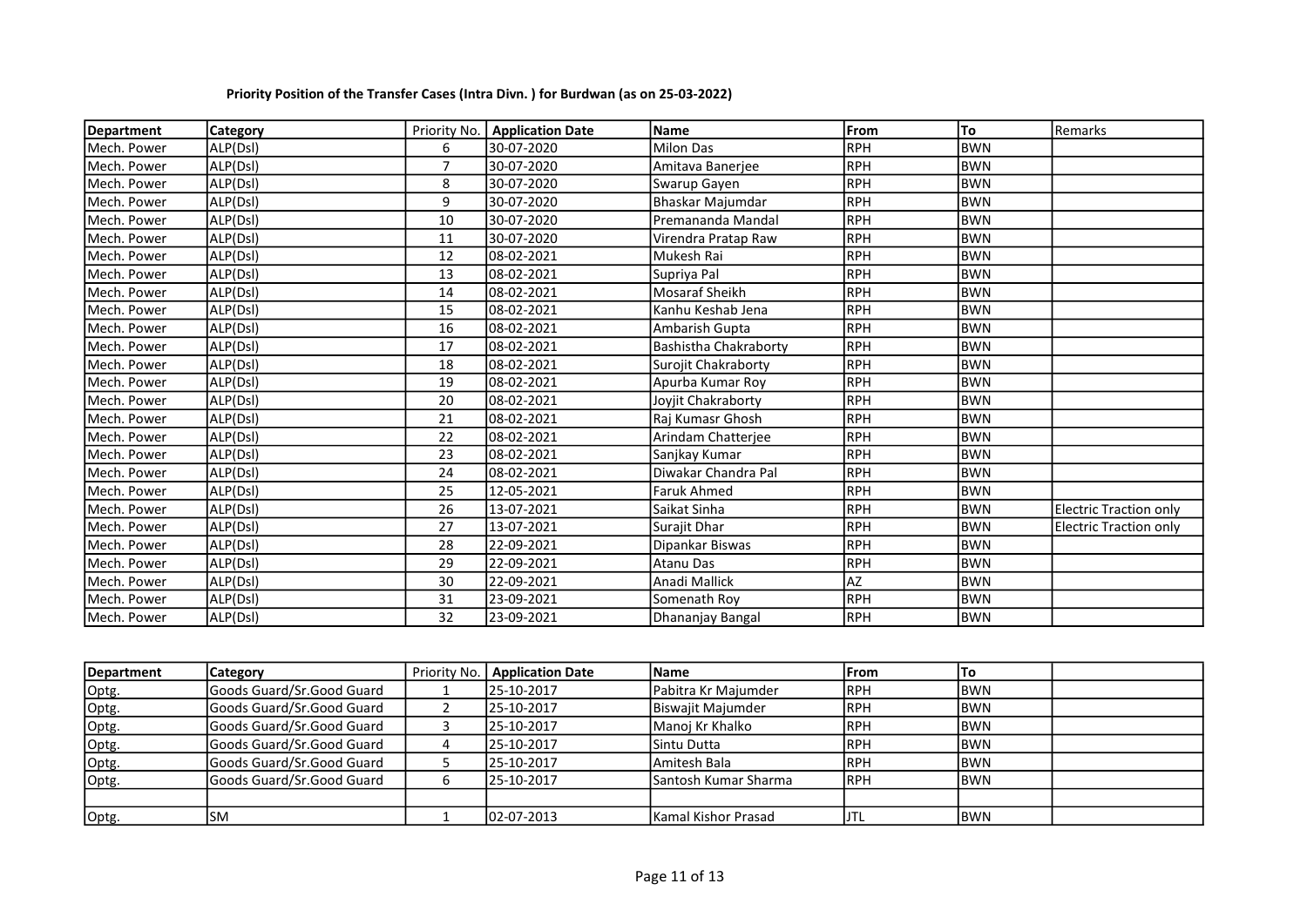| <b>Department</b> | <b>Category</b>    |                | Priority No.   Application Date | Name                  | From        | To                | Remarks |
|-------------------|--------------------|----------------|---------------------------------|-----------------------|-------------|-------------------|---------|
| Optg.             | SM                 | $\overline{2}$ | 11-09-2013                      | Jayanta Mondal        | GRP         | <b>BWN</b>        |         |
| Optg.             | SM                 | 3              | 25-11-2013                      | Chandan Sarkar        | <b>SALE</b> | BWN/Balgona       |         |
| Optg              | SM                 | 4              | 13-02-2015                      | Padma Nava Gayen      | <b>MSAE</b> | <b>BWN</b>        |         |
| Optg.             | SM                 | 5              | 19-02-2016                      | Rajeev Pathak         | PRAE        | <b>BWN</b>        |         |
|                   |                    | 6              |                                 |                       | <b>JTL</b>  |                   |         |
| Optg.             | SM                 |                | 27-02-2017                      | Manoj Kumar           |             | BWN, SKG,         |         |
|                   |                    |                |                                 |                       |             | BGNA, BPS,        |         |
|                   |                    |                |                                 |                       |             | PLAE, RSLR        |         |
| Optg              | SM                 | $7^{\circ}$    | 27-02-2017                      | Manoj Kumar           | <b>JTL</b>  | BWN, SKG,         |         |
|                   |                    |                |                                 |                       |             | BGNA, BPS,        |         |
|                   |                    |                |                                 |                       |             | PLAE, RSLR        |         |
| Optg.             | SM                 | 8              | 13-06-2017                      | Debapriya Paul        | <b>TIT</b>  | <b>BWN</b>        |         |
| Optg.             | <b>SM</b>          | 9              | 28-08-2017                      | Sandip Kr Hazra       | BDH         | <b>BWN</b>        |         |
| Optg              | <b>SM</b>          | $10\,$         | 28-08-2017                      | Sandip Kr Hazra       | <b>BDH</b>  | <b>BWN</b>        |         |
| Optg.             | <b>SM</b>          | 11             | 01-09-2017                      | Sanjay Kumar          | SNT         | <b>BWN-BDC</b>    |         |
| Optg              | <b>SM</b>          | 12             | 01-09-2017                      | Sanjay Kumar          | SNT         | BWN-BDC           |         |
| Optg              | <b>SM</b>          | 13             | 06-03-2018                      | Awadhesh Kumar-1      | GRP         | <b>BWN</b>        |         |
| Optg              | <b>SM</b>          | 14             | 13-03-2018                      | Goutam Deb            | <b>JTL</b>  | <b>BWN</b>        |         |
| Optg              | SM                 | 15             | 10-10-2018                      | Nageshwar Paswan      | <b>SLG</b>  | TI(M)/BWN         |         |
| Optg              | SM                 | 16             | 08-01-2019                      | Sukanta Das           | <b>CRAE</b> | <b>BWN</b>        |         |
|                   |                    |                |                                 |                       |             |                   |         |
| Optg.             | Shuntman           | $\mathbf{1}$   | 02-11-2011                      | <b>BIRU RAM</b>       | <b>DKAE</b> | <b>BWN</b>        |         |
| Optg.             | Shuntman           | $\overline{2}$ | 26-12-2013                      | <b>GANESH HEMBRAM</b> | RJG         | <b>BWN to BDC</b> |         |
| Optg.             | Shuntman           | 3              | 24-01-2014                      | PULAK MALIK           | PKR         | <b>BWN/KWAE</b>   |         |
| Optg.             | Shuntman           | 4              | 03-07-2014                      | DHANANJOY MANDI       | RPH         | <b>BWN</b>        |         |
| Optg.             | Shuntman           | 5              | 12-09-2017                      | <b>KUNDAN KUMAR</b>   | RJG         | <b>BWN to HWH</b> |         |
|                   |                    |                |                                 |                       |             |                   |         |
| Optg.             | Cabinman/Pointsman | $\mathbf{1}$   | 23-11-2015                      | Girish singh          | <b>TAK</b>  | <b>BWN</b>        |         |
| Optg.             | Cabinman/Pointsman | $\overline{2}$ | 22-04-2016                      | Arvind Ram            | KQU         | <b>BWN</b>        |         |
| Optg.             | Cabinman/Pointsman | 3              | 06-04-2016                      | <b>Gopal Mondal</b>   | KAN         | <b>BWN/BGNA</b>   |         |
|                   |                    |                |                                 |                       |             |                   |         |
| Optg.             | Attendant          | $\mathbf{1}$   | 27-05-2014                      | <b>BINAYAK ROUT</b>   | RPH         | <b>BWN</b>        |         |
|                   |                    |                |                                 |                       |             |                   |         |
| Optg.             | Porter             | $\mathbf{1}$   | 30-10-2017                      | SHAILENDRA KR YADAV   | BSLE        | <b>BWN</b>        |         |
| Optg.             | Porter             | $\overline{2}$ | 13-02-2018                      | Santanu Mukherjee     | BOI         | <b>BWN</b>        |         |
| Optg.             | Porter             | 3              | 09-08-2018                      | MD KHAIRUL BASAR      | <b>BSLE</b> | <b>BWN</b>        |         |
| Optg.             | Porter             | 4              | 30-11-2018                      | Santosh Hela          | <b>BPS</b>  | <b>BWN</b>        |         |